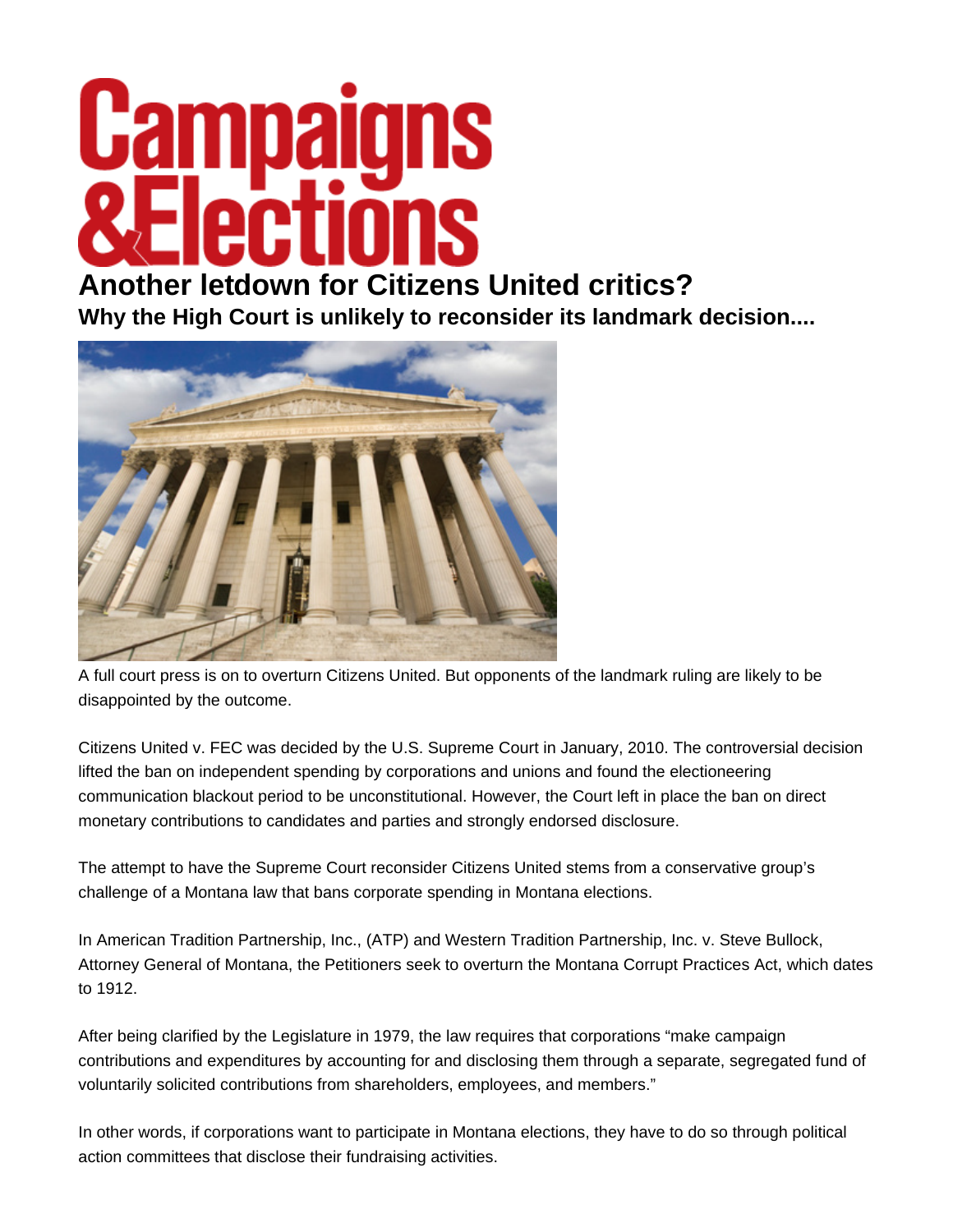The challenge to the law was first taken up by the Montana District Court which found the law to be unconstitutional. Subsequently, the Montana Supreme Court reversed the District Court's ruling and upheld the Corrupt Practices Act. American Tradition Partnership, et seq. is now petitioning the U.S. Supreme Court to hear the case on appeal.

Recently, it was announced that the Campaign Legal Center and several other groups, including representatives of 22 states and the District of Columbia, have filed Amici Briefs supporting Montana's law. The briefs ask the Court to either deny the appeal or reconsider its decision in Citizens United.

Arizona Senator John McCain, a long-time champion of more disclosure by independent campaign committees since one once hurt his presidential primary ambitions, is also filing an Amicus Brief supporting Montana's law.

While the intent of these groups may well be good, it is doubtful the High Court will take either course of action. If the Court refuses to review the Montana case by denying certiorari, it will be undermining its own precedent in Citizens United and add confusion at a time when campaign finance law already is topsy-turvy. It is even more unlikely that the Court will opt to reconsider and reverse its two-year-old decision in Citizens United.

Attention is being focused on Justice Kennedy as the swing vote. But this may be a fool's errand. Justice Kennedy has long been a foe of restrictions on campaign spending by corporations, having written the dissent in Austin v. Chamber of Commerce in 1990. That high court ruling refused to let the Michigan Chamber pay for a political ad directly from its corporate treasury and instead required the use of its PAC funds. Kennedy's early dissent became law when he wrote the majority opinion in Citizens United, which discarded the precedent set in Austin.

In his brief in opposition to the challenge to the Montana statute, Attorney General and candidate for Governor Steve Bullock suggests that the separate, segregated fund—a PAC—is indistinguishable from the corporation. Secondly, he argues that independent spending can corrupt through the influence that money can bring to bear on the outcome of an election.

He states: "The [Montana Supreme] Court concluded that the distance between the accountable and transparent Montana politics of today and the dark days of Copper Kings confirmed rather than rebutted the People's compelling interest in the Corrupt Practices Act, and that the state's compelling interest remain."

Thirdly, he argues that the ATP desires to operate in a stealth way through non-disclosure of its donors and spending. Bullock notes: "ATP's undisputed purpose is to use the non-profit corporate form primarily to evade disclosure of funding sources that are themselves out-of-state (potentially off-shore) business corporations that seek to influence Montana elections anonymously."

None of these arguments, however, are likely to sway the five conservative judges on the U.S. Supreme Court into reversing Citizens United. The argument that the PAC account is indistinguishable from a corporation may lack credence under existing law and is at odds with the Court's interpretation of corporation in Citizens United.